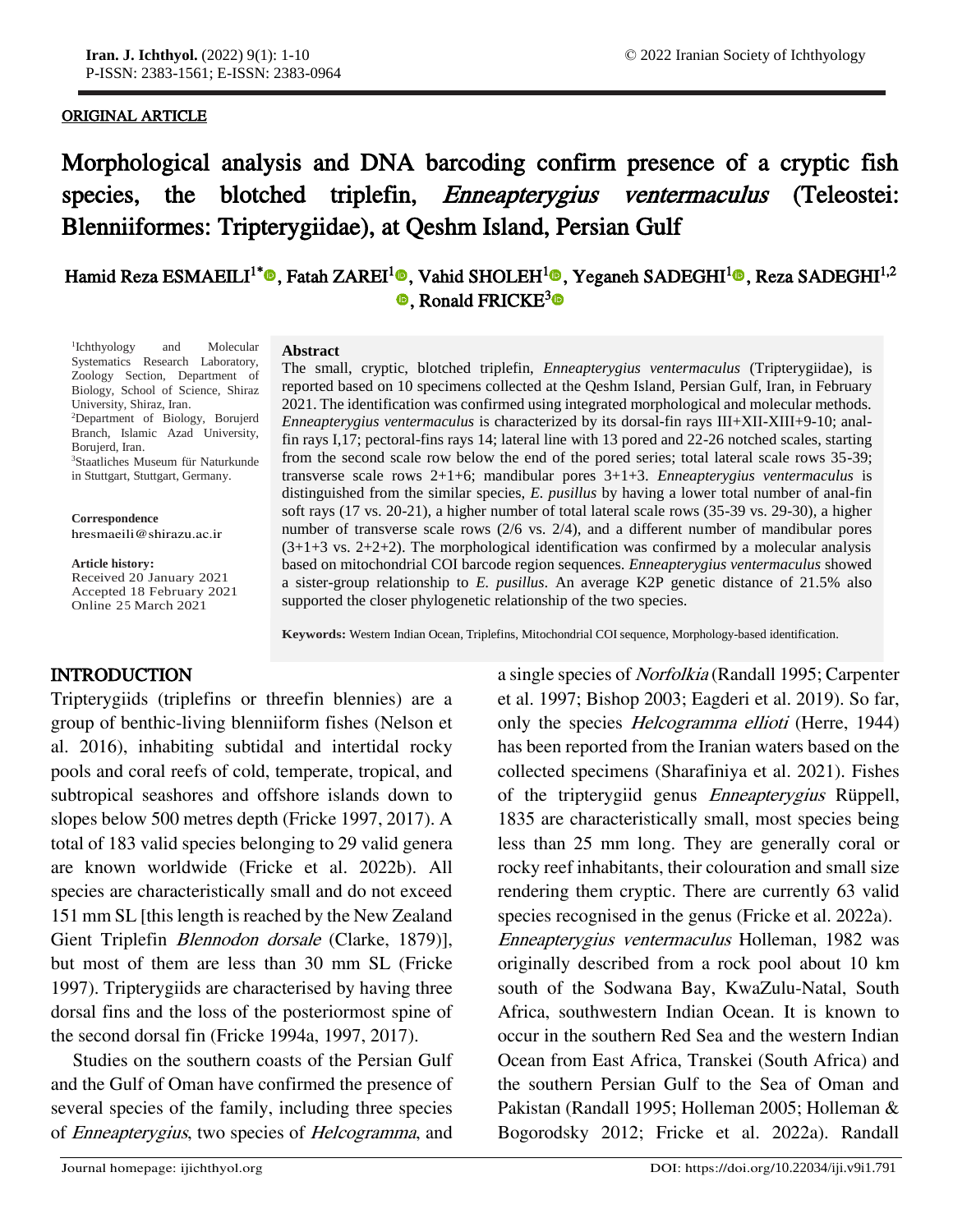(1995) reviewed the tripterygiids of the Gulf of Oman, describing two additional species of *Enneapterygius*, E. hollemani and E. melanospilus; he also extended the range of E. ventermaculus to the Gulf of Oman and the northwest coast of India. Holleman (2005) and Jawad et al. (2015) reported E. pusillus Rüppell, 1835 from Saudi Arabia and Kuwait in the Persian Gulf, respectively. The genus Enneapterygius is represented by five species in the southern Persian Gulf and southern Sea of Oman: E. abeli (Klausewitz, 1960), E. hollemani, E. melanospilus, E. pusillus and E. ventermaculus, of which E. abeli, E. pusillus and E. ventermaculus also occur the Red Sea (see Holleman & Bogorodsky 2012). Although several triplefin species are widespread in the Indo-Pacific, there is just a single record of the family from the northern Persian Gulf, i.e., E. pusillus (see above). Records of two triplefin species by Eagderi et al. (2019) is based on the previous records of these species from the southern Persian Gulf and have not been confirmed based on collected specimens. This study aims to (i) report and provide morphological characteristics of the collected specimens of E. ventermaculus from the northern Persian Gulf, (ii) generate and analyses the first mitochondrial COI sequences (DNA barcoding) of this species, and (iii) present a key to the known species of genus *Enneapterygius* in the region.

## MATERIAL AND METHODS

Study area and specimen collection: Ten specimens were collected from the coastal waters of the Qeshm Island, Persian Gulf  $(26.927 \text{ N}, 56.255 \text{ E})$  at low tide using a hand net (Fig. 1). After preparing live photographs (Fig. 2) of each specimen anesthetized using a 1% clove oil solution, eight individuals were fixed in 5% formaldehyde and were later stored in 70% ethanol, while two specimens were fixed in 96% ethanol for molecular analysis. All individuals were deposited in the Zoological Museum, Collection of Biology Department, Shiraz University (ZM-CBSU). Morphological analysis: The specimens were identified based on their morphological characters, following Holleman (2005) and Holleman &

Bogorodsky (2012). The genus and species classification follows Fricke et al. (2022a); the family classification follows Laan et al. (2014). Measurements follow Fricke (1997). The head and standard lengths are abbreviated as HL and SL, respectively. Due to the small size of the specimens, the measurements were made using ImageJ 1.52a (Schneider et al. 2012). Counts follow the methods presented by Fricke (1983) using a ZEISS stereomicroscope. Body scales are deciduous and often lost, especially in small specimens; lateral line (LL) scales were counted on the left side where scales were present, and scale pockets were included where these could be distinguished. The mandibular pore pattern is given as the number of pores on the left side + the number at the symphysis + the number on the right dentary side (see Williams & McCormick 1990; Fricke 1994b; Holleman 2005). The colour pattern was described from live and preserved specimens. Maximum, minimum, mean and standard deviation of morphometric characters were calculated using IBM SPSS 25.

DNA extraction, PCR amplification and sequencing: Total genomic DNA was extracted from the fin/tissue samples using a salt method protocol described in Bruford et al. (1992). The mitochondrial cytochrome C oxidase subunit I (COI) gene sequence (the barcode region) was amplified using a primer pair, FishF1 (5'- TCAACCAACCACAAAGACATTGGCAC-3') and  $FishR1$  (5'-

TAGACTTCTGGGTGGCCAAAGAATCA-3') (Ward et al. 2005). The amplification was performed using a Bioer XP Thermal Cycler (Bioer Technology Co. Ltd., Hangzhou, China) with a thermal profile for amplification of COI consisting of an initial step of denaturation at 95°C for 5 min., followed by 35 cycles of denaturation (1 min. at 94°C), annealing (45 secs. at 58.4°C), and extension (1 min. at 72°C), followed by a final extension step at 72°C for 7 min. The quality of the PCR products was assayed using a 1% agarose gel was stained with a green fluorescent dye (DNA Green Viewer™). After purification with the ExoSAP-IT® (usb) kit, the PCR products were Sanger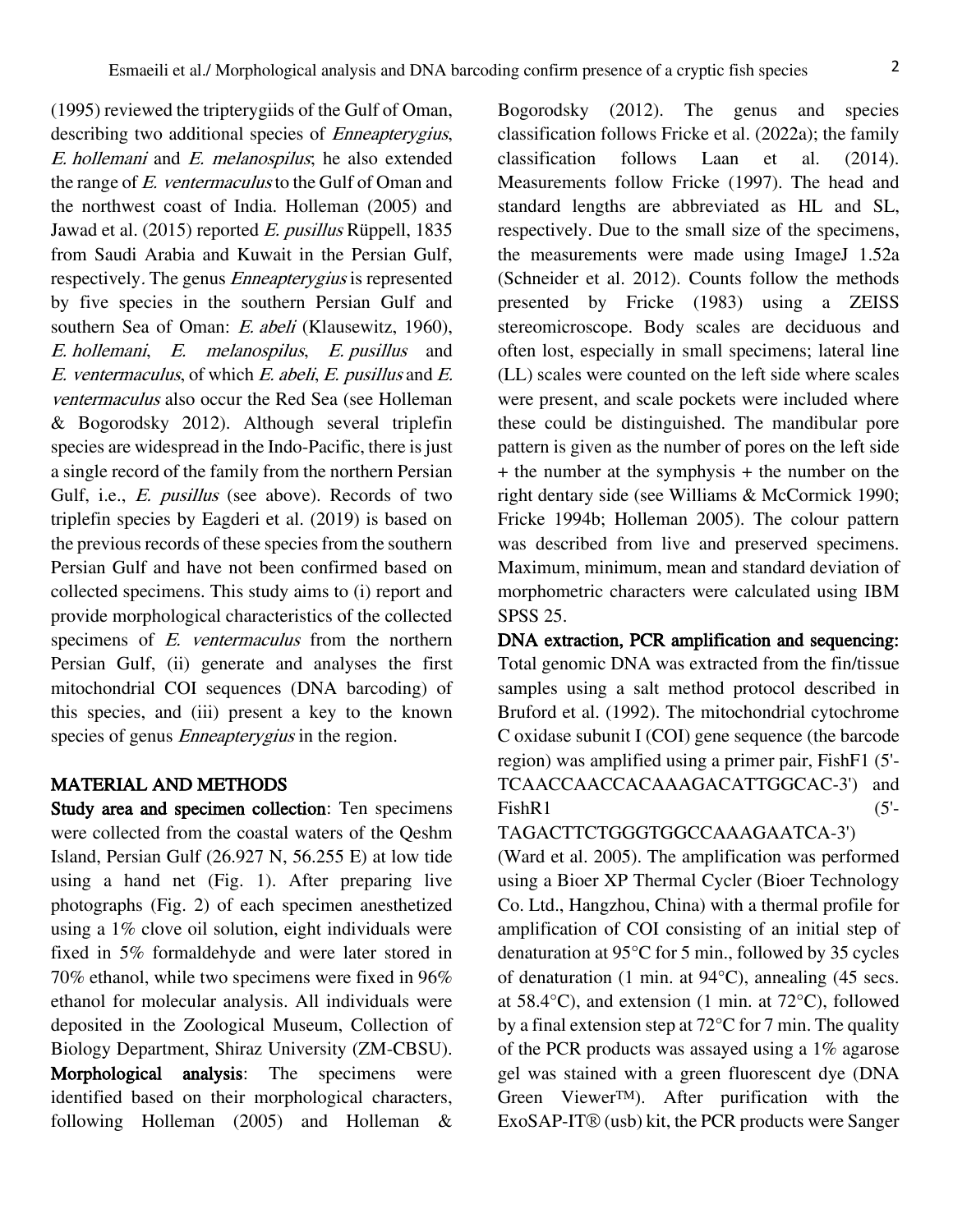

**Fig.1.** Collection site of *Enneapterygius ventermaculus* in the Persian Gulf.

sequenced with BigDye® Terminator v3.1 Cycle Sequencing Kit (Applied Biosystems, Foster City, CA) on an ABI PRISM 3730xl DNA Analyzer (Applied Biosystems, Foster City, CA) by the Faghihi Laboratory, Shiraz, Iran.

Phylogenetic analysis: BioEdit 7.1 (Hall 1999) was used to read and edit the DNA chromatograms, while ClustalW procedure in Mega 7.0 (Kumar et al. 2016) was used for sequence alignment. The new COI sequences are deposited in GenBank (Genbank Acc. No.: OM792190 and OM792191). A total of 66 COI sequences representing different tripterygiid species were obtained from GenBank. After alignment with the new sequences as well as a gobiesocid species sequence as outgroup (Gobiesox juradoensis; GenBank Acc. No. Y656423), GTR+I+G was selected as the best nucleotide substitution model based on the BIC model selection criterion in jModelTest 2.1.10 (Darriba et al. 2012). A Bayesian phylogeny was reconstructed using the Bayesian inference (BI) method in MrBayes 3.2 (Ronquist et al. 2012) with default priors and MCMC proposal distributions, run for 40,000,000 generations and sampled every 1000 generations. As burn-in, the first 20% of the generations were discarded.

### **Results**

Key to the Persian Gulf and Oman Sea Species of Enneapterygius:

1a. Caudal peduncle with a distinct, broad dark bar with a white band at base of caudal fin; body with 6 distinct vertical dark bars. ...................................................................................................

#### E. melanospilos

1b. Caudal peduncle without distinctive bars or markings; body without well-defined bars........................................................... 2 2a. Supratemporal sensory canal C-shaped, running in a curve in front of the first dorsal-fin spine....................................... E. abeli 2b. Supratemporal sensory canal U-shaped, curving around the first 1-2 dorsal-fin spines............................................................ 3 3a. Anal fin with basal spots absent; black preanal spot present.......................................................................... E. pusillus 3b. Anal fin with basal spots present; black preanal spot present or absent..................................................................................... 4 4a. Pectoral-fin rays 15; second dorsal-fin spines 13; first dorsal fin not higher than second in males, white in life; caudal peduncle with a quadrangular dusky mark. ............................. E. hollemani 4b. Pectoral-fin rays 14; second dorsal-fin spines usually 12; first dorsal fin higher than second in males, cream-yellow in life; caudal peduncle with a triangular dusky mark…………………. E. ventermaculus

#### Taxonomy

Family: Tripterygiidae Whitley, 1931

Enneapterygius ventermaculus Holleman, 1982

Enneapterygius ventermaculus Holleman, 1982: 123, fig. 7 (northern KwaZulu-Natal, South Africa); Randall 1995: 32, fig. 5 (Gulf of Oman).

Enneapterygius nasimae: Hoda, 1983: 116, figs. 1-3 (Karachi coast, Pakistan).

Specimens examined (morphology): ZM-CBSU VY101-108, 8, 15.0-18.9 mm SL, Iran: Qeshm Island,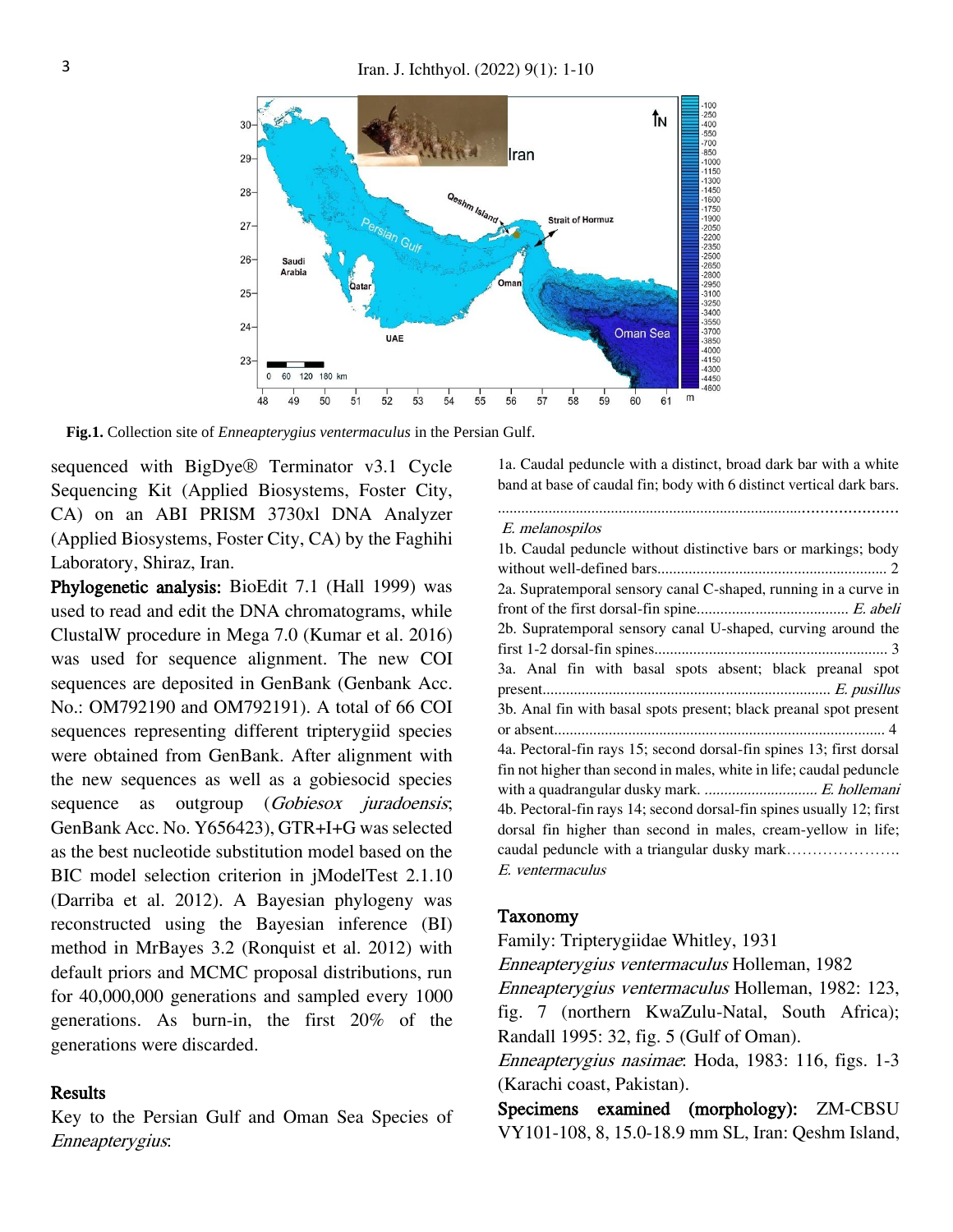

**Fig.2.** Live specimens of *Enneapterygius ventermaculus,* collected from the Qeshm Island. Top, male; bottom, female.

## Persian Gulf (26.927 N, 56.255 E).

Specimens examined for DNA barcoding: ZM-CBSU C3273-1, 16 mm SL, Iran: Qeshm Island, Persian Gulf (26.927 N, 56.255 E); ZM-CBSU H2136BC-1, 15 mm SL, Iran: Qeshm Island, Persian Gulf (26.927 N, 56.255 E).

Diagnosis: Third dorsal fin-rays 9-10; 6-8 conspicuous black spot at the base of anal fin, and one anterior to anus.

Description: Dorsal-fin rays III+XII-XIII+viii,1-ix,1  $($ usually III+XII+viii,1); anal-fin rays I,xvi,1; pectoral-fins rays i,4,ix (total rays 14). Lateral line with 13 pored and 22-26 notched scales [22 (2) specimens), 24 (1), 25 (3) and 26 (2)]; notched scale series starting at second scale row below end of pored series (Fig. 2); total lateral scale rows 35-39 (usually 38-39, but 35-36 for Oman specimens, 31-34 for the western Indian Ocean); transverse scale rows 2+1+6. Mandibular pores 3+1+3). Head length 24.9-29.9% SL, head depth at opercle 20.7-23.6% of SL; eye

diameter 29.8-31.9% of HL, snout 22.6-23.7% of HL, and interorbital distance 7.3-8.2% of HL.

Body moderately robust. Mouth small and nearly horizontal, reaching vertical through anterior margin of orbit. Orbital cirrus moderate and lobate. Supratemporal sensory canal U-shaped, bending around first dorsal-fin spine. First dorsal fin slightly higher than second in males, slightly lower in females. Pelvic-fin rays united by membrane for about half length of shorter ray, longer ray reaching to pre-anal mark when laid back. No scales on nape, base of first dorsal fin and belly.

Colouration in life: (Fig. 2) (see Randall 1995; Holleman 2005; Holleman & Bogorodsky 2012): Male: Body greenish, scale margins with brown stipples and orange edge, except ventrally; black preanal mark present, ranging from small spot to boomerang shape half around vent; three white blotches along midside, first under end of pectoral fin, second below junction between second and third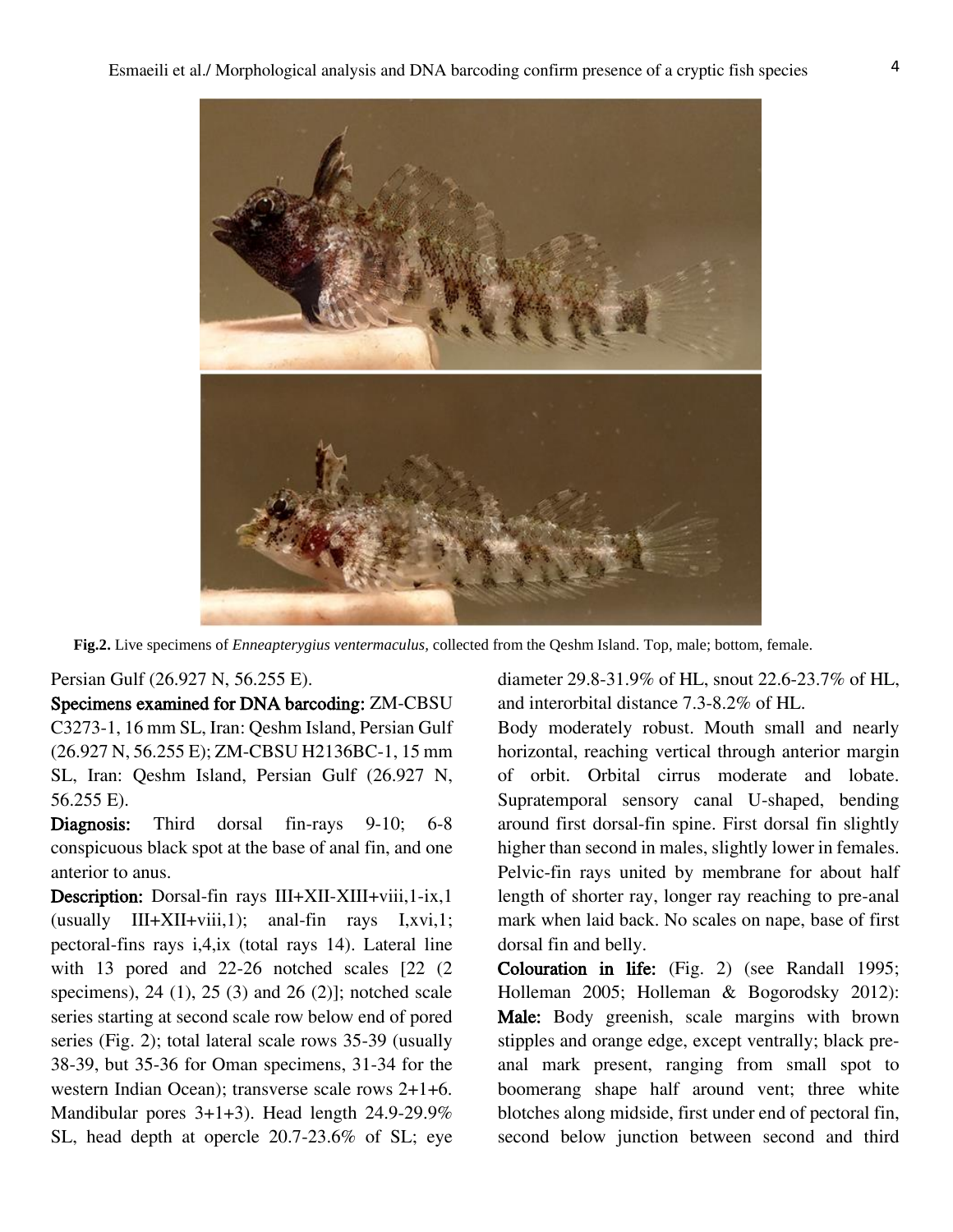| Character              | Min-Max     | Mean $\pm$ SD    |  |  |  |  |  |
|------------------------|-------------|------------------|--|--|--|--|--|
| Total length (mm)      | 18.1-22.9   | $19.26 \pm 1.6$  |  |  |  |  |  |
| Standard length (mm)   | 14.8-18.9   | $15.90 \pm 1.3$  |  |  |  |  |  |
| In % standard length   |             |                  |  |  |  |  |  |
| Head length            | 24.9-29.8   | $27.54 \pm 1.76$ |  |  |  |  |  |
| Head depth at opercle  | 20.6-23.5   | $22.54 \pm 1.0$  |  |  |  |  |  |
| Head depth at nape     | 18.1-19.6   | $19.07 \pm 0.57$ |  |  |  |  |  |
| Caudal-peduncle        | $8.2 - 8.8$ | $8.5 \pm 0.3$    |  |  |  |  |  |
| depth                  |             |                  |  |  |  |  |  |
| Prepelvic-fin length   | 19.7-21.6   | $20.6 \pm 0.8$   |  |  |  |  |  |
| Prepectoral-fin length | 27.6-31.7   | $30.1 \pm 1.6$   |  |  |  |  |  |
| Preanal-fin length     | 44.1-52.4   | $48.1 \pm 2.9$   |  |  |  |  |  |
| Predorsal(1)-fin       | 19.7-22.1   | $20.9 \pm 0.9$   |  |  |  |  |  |
| length                 |             |                  |  |  |  |  |  |
| Predorsal(2)-fin       | 32.6-35.1   | $33.6 \pm 1.0$   |  |  |  |  |  |
| length                 |             |                  |  |  |  |  |  |
| Predorsal(3)-fin       | 64.5-70.9   | $67.7 \pm 2.2$   |  |  |  |  |  |
| length                 |             |                  |  |  |  |  |  |
| Snout length           | $5.7 - 6.9$ | $6.43 \pm 0.5$   |  |  |  |  |  |
| Postorbital distance   | 8.7-10.7    | $9.75 \pm 0.68$  |  |  |  |  |  |
| Interorbital distance  | $2.0 - 2.2$ | $2.1 \pm 0.1$    |  |  |  |  |  |
| Eye diameter           | $7.4 - 9.5$ | $8.5 \pm 0.7$    |  |  |  |  |  |
| Upper-jaw length       | $6.7 - 8.5$ | $7.8 \pm 0.5$    |  |  |  |  |  |
| In % head length       |             |                  |  |  |  |  |  |
| Head depth at opercle  | 78.4-84.5   | $81.9 \pm 2.0$   |  |  |  |  |  |
| Head depth at nape     | 63.7-72.8   | $69.0 \pm 3.2$   |  |  |  |  |  |
| Snout length           | 22.6-23.7   | $23.3 \pm 0.4$   |  |  |  |  |  |
| Postorbital distance   | 34.5-36.1   | $35.4 \pm 0.7$   |  |  |  |  |  |
| Interorbital distance  | $7.3 - 8.2$ | $7.8 \pm 0.3$    |  |  |  |  |  |
| Eye diameter           | 29.8-31.9   | $30.8 \pm 0.8$   |  |  |  |  |  |
| Upper-jaw length       | 26.9-29.3   | $28.3 \pm 0.8$   |  |  |  |  |  |

**Table 1.** Morphometric characteristics of eight collected specimens of *Enneapterygius ventermaculus* from the Qeshm Island, Persian Gulf.

dorsal fins, third below end of third dorsal fin; caudal fin base with triangular dark area, apex anterior, base darkest, followed by narrow white band at base of caudal fin; head bottle-green above with orangebrown markings, darkest on sides below eyes, on thorax and to pelvic-fin bases and on pectoral-fin bases. First dorsal fin finely speckled with brown and orange, but without pigment on membrane between third spine and dorsum; second dorsal spines orange with alternating areas of orange and dense, dark brown stippling along fin margin and band of stipples along base; third dorsal fin banded with dark brown on the rays and orange stipples on membranes anteriorly; anal fin with 6-8 black broken bars with white and transparent areas in between, and 6-8 black basal spots which continue subcutaneously; caudal fin rays

greenish, upper with some brownish semi-bands, lowermost with black marks; pelvic fins yellow; pectoral fins with white and dark brown, lower rays with yellow, and two white spots between base of pectoral fin and base of pelvic fin, which may be largely obscured in darkly marked specimens.

Female: Dorsally translucent pale green with orange margins to scales; no black or brown on ventral part of head and thorax, but small clusters of melanophores below midline more prominent than in males; a dark streak in front of each pelvic fin, another on side of thorax and a third from lower pectoral-fin base, latter two continuing a little below branchiostegal membrane (Fig. 2).

Sexual dimorphism: Males with blackish head, first dorsal fin slightly higher than second. Females without black or brown on ventral part of head and thorax, first dorsal fin slightly lower than second (Fig. 2).

Comparisons: Enneapterygius ventermaculus is distinguished from the similar species, E. pusillus by having a lower number of anal-fin soft rays (17 vs. 20- 21), a higher number of total lateral scale rows (35-39 vs. 29-30), a higher number of transverse scale rows  $(2+1+6 \text{ vs. } 2+1+4)$ , and by the number of mandibular pores (3+1+3 vs. 2+2+2).

Phylogenetic placement: The morphological identification was confirmed by a molecular analysis carried out using the COI barcode region sequences. We compared the new COI sequences of  $E$ . ventermaculus from the Persian Gulf, with several other triplefin fish sequences retrieved from GenBank (Fig. 4). Bayesian inference of the COI dataset placed E. ventermaculus as a monophyletic sister clade to the morphologically similar species, E. pusillus, with an average K2P genetic distance of 21.5%, confirming a closer phylogenetic relationship with this species. The maximum average K2P distance was 25.7% for E. elegans, another triplefin species distributed in the Indo-West Pacific Ocean with 6-9+1+6-9 mandibular pores, 30-31 total lateral scales; 3+1+5 transverse scales, a crescent-shaped supratemporal sensory canal, and a scaled nape (see Holleman 2005).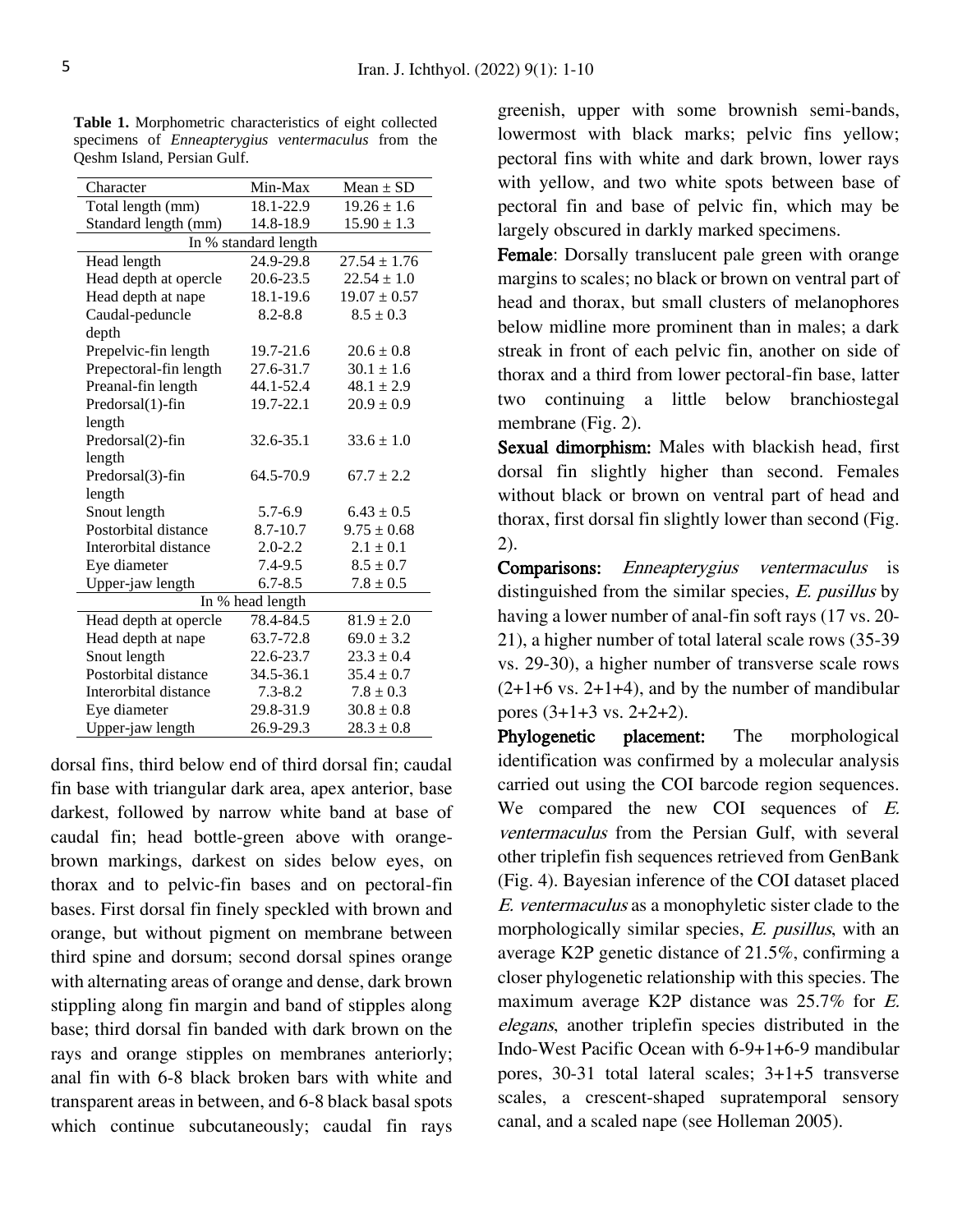

**Fig.3.** Lateral, dorsal and ventral views of female and male *Enneapterygius ventermaculus*, collected from Qeshm Island.

| Table 2. Comparison of meristic characteristics of different populations of <i>Enneapterygius ventermaculus</i> . |
|-------------------------------------------------------------------------------------------------------------------|
|-------------------------------------------------------------------------------------------------------------------|

| Character                             | Persian Gulf                                        | South Africa                                    | Oman                                     | Western Indian<br>Ocean                         | Red Sea                           |
|---------------------------------------|-----------------------------------------------------|-------------------------------------------------|------------------------------------------|-------------------------------------------------|-----------------------------------|
| Total dorsal-fin rays<br>$(D1+D2+D3)$ | $III+XII-XIII+9-$<br>10<br>(usually)<br>$III+XII+9$ | $III+XI-XIII+9-10$<br>(usually)<br>$III+XII+10$ | $III+XI-$<br>$XIII+9-11$<br>(usually 10) | $III+XI-XIII+8-10$<br>(usually)<br>$III+XII+10$ | $III+XI-XIII+8-10$                |
| Total anal-fin soft rays              | 17                                                  | 17-20 (usually 19)                              | $17-20$<br>(usually 19)                  | $17-20$<br>(usually 19)                         | $17 - 21$<br>(usually 19)         |
| Total pectoral-fins rays              | 14                                                  | 14                                              | $13 - 14$<br>(usually 14)                | $13 - 14$<br>(usually 14)                       | 14                                |
| Lateral-line scales<br>(pored)        | 13                                                  | $13-16$<br>(usually 15)                         | $13 - 15$<br>(usually 14)                | $13-16$<br>(usually $15$ )                      | $13-16$<br>(usually 15)           |
| Lateral-line scales<br>(notched)      | $22 - 26$<br>(usually 25)                           | $21 - 25$<br>(usually 23)                       | $21 - 22$                                | $21 - 25$<br>(usually 23)                       | $21 - 25$<br>(usually $23$ )      |
| Total lateral-line scales             | 35-39<br>$(usually 38-39)$                          | $32 - 34$<br>(usually 33)                       | $35 - 36$                                | $31 - 34$                                       | Usually 38                        |
| Mandibular pore                       | $3+1+3$                                             |                                                 | $3+1+3$                                  | $3+1+3$                                         | $3+1+3$                           |
| $D1: D2$ height (Male)                | D1 > D2                                             | D1 > D2                                         | $D1=D2$                                  | D1 > D2                                         | D1 > D2                           |
| D1: D2 height (Female)                | D1 < D2                                             | $DI = D2$                                       | $D1=D2$                                  | D1 < D2                                         | D1 < D2                           |
| Black spot at base of<br>anal fin     | $6 - 8$                                             | $5-6$                                           | $5-6$                                    | $5 - 7$                                         | $6 - 8$                           |
| Reference                             | Present study                                       | Holleman (1982)                                 | Randall<br>(1995)                        | Holleman (2005)                                 | Holleman $&$<br>Bogorodsky (2012) |

## DISCUSSION

Enneapterygius ventermaculus is distributed in the southern Red Sea and the western Indian Ocean (Randall 1995; Holleman 2005; Holleman and Bogorodsky 2012; Fricke et al. 2021a, b), including the Persian Gulf. Table 2 summarizes the basic meristic and other characteristics for different populations of E. ventermaculus from the western Indian Ocean and adjacent water bodies.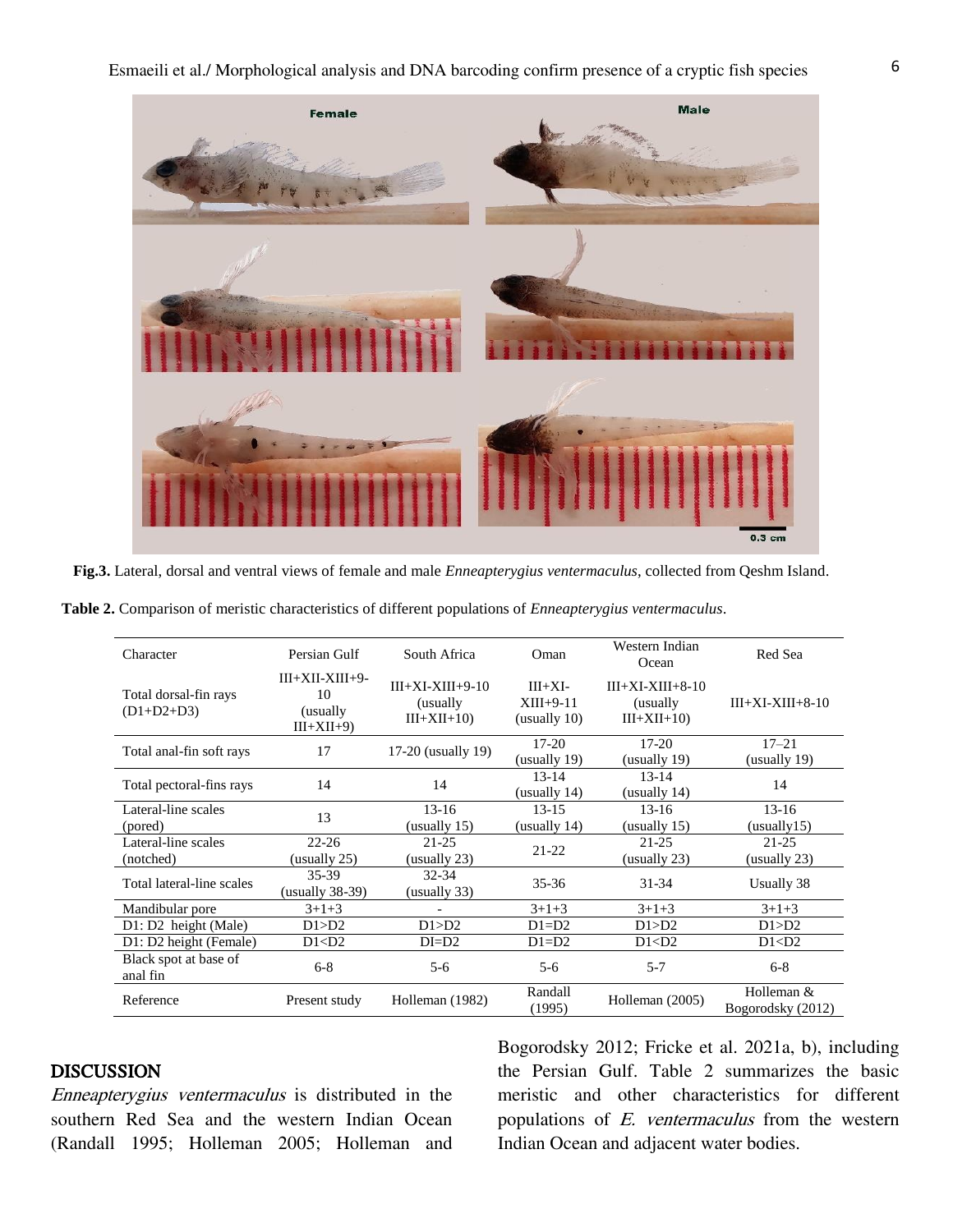

**Fig.4.** Bayesian phylogeny of triplefin species reconstructed based on COI gene sequences. The values beside the branches are BI posterior probability values. Accession number of each sequence is given before the fish's scientific name.

Although the 138 presently known species of Tripterygiidae are distributed worldwide, but no representative of this family had to date been reported based on specimen collected from the Iranian part of the Persian Gulf, likely a result of no comprehensive studies in the area, the small size of the species and cryptic color patterns of members of this family. The present record of Enneapterygius ventermaculus adds to our knowledge of species biodiversity of Tripterygiidae in the Persian Gulf, and it is reasonable to assume that this water body contains several other

species found in the western Indian Ocean. During recent years, several new fish species have been described or recorded from the Persian Gulf and the Sea of Oman (e.g., Uiblein and Heemstra 2011; Yasemi & Nazari Bejgan 2014; Sadeghi et al. 2017, 2019a, 2019b; Mehraban & Esmaeili 2018; Sadeghi & Esmaeili 2019a, 2019b; Kovačić et al. 2020), indicating the Gulf's potential for harboring a high ichthyodiversity.

## ACKNOWLEDGMENTS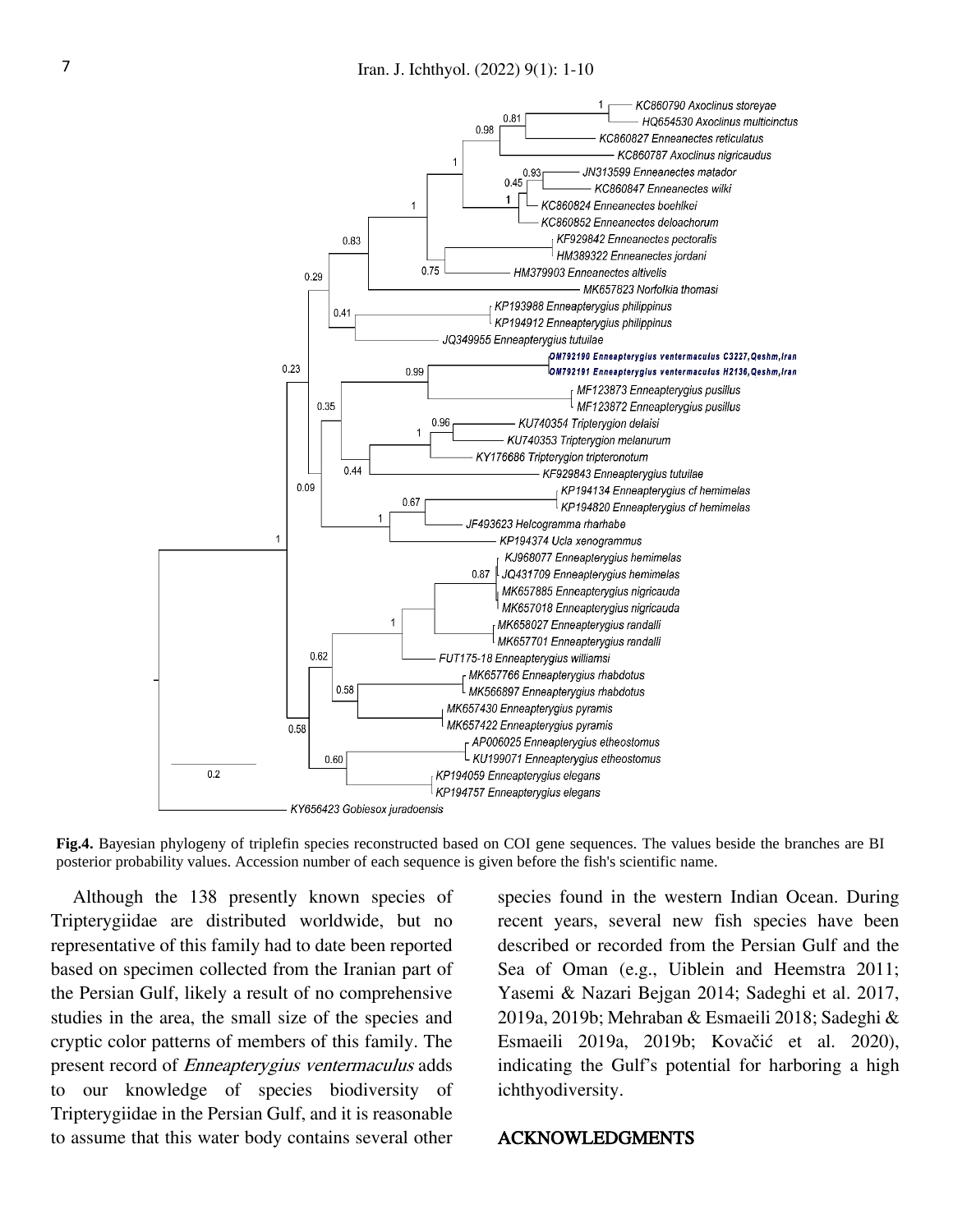We are thankful to Wouter Holleman (South African Institute for Aquatic Biodiversity) for providing useful comments, and Hassan Hashemi (Department of Environment, Hormuzgan Province) for providing fish collection facilities. This research was funded by Shiraz University.

## ETHICAL APPROVAL

The research work was approved by the Ethics Committee of Biology Department (SU-9831511).

### **REFERNCES**

- Bishop, J. 2003. History and current checklist of Kuwait's ichthyofauna. Journal of Arid Environments 54(1): 237- 256.
- Bruford, M.W.; Hanotte, O.; Brookfield, J.F.Y. & Burke, T.A. 1992. Single locus and multilocus DNA fingerprinting. In Hoezel, C. (Ed.), Molecular Genetics Analysis of Populations: A Practical Approach. New York, Oxford University Press. pp: 225-269.
- Carpenter, K.E.; Krupp, F.; Jones, D.A. & Zajonz, U. 1997. FAO Species Identification Field Guide for Fishery Purposes. The living marine resources of Kuwait, Eastern Saudi Arabia, Bahrain, Qatar, and the United Arab Emirates. Rome, Italy: Food and Agriculture Organization of the United Nations. Rome. 293 p., 17 colour plates.
- Darriba, D.; Taboada, G.L.; Doallo, R. & Posada, D. 2012. jModelTest 2: more models, new heuristics and parallel computing. Nature Methods 9(8): 772-772.
- Eagderi, S.; Fricke, R.; Esmaeili, H.R. & Jalili, P. 2019. Annotated checklist of the fishes of the Persian Gulf: diversity and conservation status. Iranian Journal of Ichthyology 6: 1-171.
- Fricke, R. 1983. A method of counting caudal fin rays of actinopterygian fishes. Braunschweiger Naturkundliche Schriften 1(4): 729-733.
- Fricke, R. 1994a. Tripterygiid fishes of the genus Enneapterygius from Bali, Indonesia, with descriptions of two new species (Teleostei: Blennioidei). Stuttgarter Beiträge zur Naturkunde: Serie A (Biologie) 512: 1-13.
- Fricke, R. 1997. Tripterygiid Fishes of the Western and Central Pacific, with Descriptions of 15 New Species, Including an Annotated Checklist of World Tripterygiidae (Teleostei). [Theses Zoologicae v. 29]. Koeltz Scientific Books, Königstein i-ix + 1-607.
- Fricke, R. 2017. *Enneapterygius niue*, a new species of triplefin from Niue and Samoa, southwestern Pacific Ocean (Teleostei: Tripterygiidae). Journal of the Ocean Science Foundation 25: 14-32.
- Fricke, R. 1994b. Tripterygiid Fishes of Australia, New Zealand and the Southwest Pacific Ocean, With Descriptions of 2 Vew Genera and 16 New Species (Teleostei). [Theses Zoologicae v. 24]. Koeltz Scientific Books, Koenigstein i-ix + 1-585.
- Fricke, R.; Eschmeyer, W. & Fong, J.D. 2022a. Genera/species by family/subfamily in Eschmeyer's Catalog of Fishes: Genera, Species, References. Available from: from: https://researcharchive.calacademy.org/research/ichthy ology/catalog/SpeciesByFamily.asp (accessed on 02 Feb. 2022).
- Fricke, R.; Eschmeyer, W. & van der Laan, R. 2022a. Eschmeyer's Catalog of Fishes: Genera, Species, References. Available from: https://researcharchive.calacademy.org/research/ichthy ology/catalog/fishcatmain.asp (accessed on 02 Feb. 2022).
- Holleman, W. & Bogorodsky, S.V. 2012. A review of the blennioid fish family Tripterygiidae (Perciformes) in the Red Sea, with description of Enneapterygius qirmiz, and reinstatement of Enneapterygius altipinnis Clark, 1980. Zootaxa 3152(1): 36-60.
- Holleman, W. 1982. Three new species and a new genus of tripterygiid fishes (Blennioidei) from the Indo-West Pacific Ocean. Annals of the Cape Provincial Museums (Natural History) 14(4): 109-137.
- Holleman, W. 2005. A review of the triplefin fish genus Enneapterygius (Blennioidei: Tripterygiidae) in the Western Indian Ocean, with descriptions of four new species. Smithiana Bulletin 5: 1-25.
- Jawad, L.A.; Nithyanandan, M.; Raja, D.K.; Kesavan, R. & Pereira, D. 2015. First record of the pixie triplefin Enneapterygius pusillus (Pisces: Tripterygiidae) and confirmation of the presence of cheekspot blenny Parablennius opercularis (Blenniidae) in the north Arabian Gulf. Marine Biodiversity Records 8(8): 1-4.
- Kovačić, M.; Sadeghi, R. & Esmaeili, H.R. 2020. New species of *Silhouettea* (Teleostei: Gobiidae) from Qeshm Island, Iran and the DNA barcoding of the Persian Gulf and Oman Sea gobies. Zootaxa 4750(1): 49-66.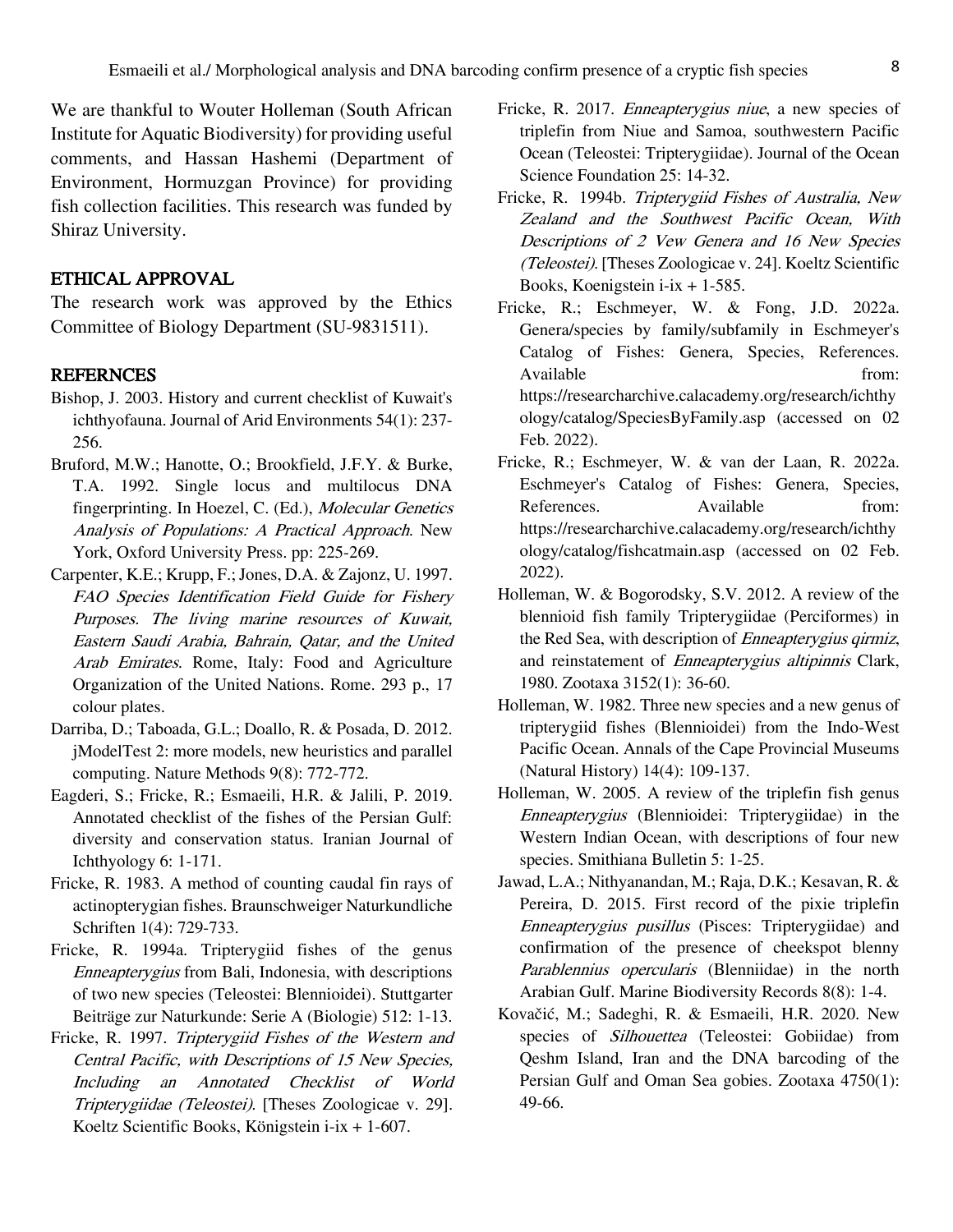- Kumar, S.; Stecher, G. & Tamura, K. 2016. MEGA7: molecular evolutionary genetics analysis version 7.0 for bigger datasets. Molecular Biology and Evolution 33(7): 1870-1874.
- Laan, R. van der.; Eschmeyer, W.N. & Fricke, R. 2014. Family-group names of recent fishes. Zootaxa 3883(2): 1-230.
- Mehraban, H. & Esmaeili, H.R. 2018. Comb-tooth blennies of the intertidal zones of Persian Gulf and Makran Sea: morphology, taxonomy, distribution and conservation status (Blenniiformes: Blenniidae). Iranian Journal of Ichthyology 5(3): 192-211.
- Nelson, J.S.; Grande, T.C. & Wilson, M.V. 2016. Fishes of the World. John Wiley & Sons, i-xli + 1-707.
- Randall, J.E. 1995. Coastal Fishes of Oman. Crawford House Publishing, Bathurst, i-xvi + 1-439.
- Ronquist, F.; Teslenko, M.; Van Der Mark, P.; Ayres, D.L.; Darling, A.; Höhna, S. & Huelsenbeck, J.P. 2012. MrBayes 3.2: efficient Bayesian phylogenetic inference and model choice across a large model space. Systematic Biology 61(3): 539-542.
- Sadeghi, R. & Esmaeili, H.R. 2019a. Cocos Frillgoby, Bathygobius cocosensis (Bleeker, 1854): an additional fish element for the Iranian marine waters (Teleostei: Gobiidae). International Journal of Aquatic Biology 7(3): 117-122.
- Sadeghi, R. & Esmaeili, H.R. 2019b. First documentation of an uncommon goby genus and species, Palutrus scapulopunctatus (de Beaufort, 1912) from the Persian Gulf (Teleostei: Gobiidae). Iranian Journal of Ichthyology 6(3): 143-149.
- Sadeghi, R.; Ebrahimi, M. & Esmaeili, H.R. 2019a. Tessellate goby, Coryogalops tessellatus Randall, 1994 (Teleostei: Gobiidae), an additional fish element for the Iranian marine waters. FishTaxa 4(2): 25-30.
- Sadeghi, R.; Esmaeili, H.R.; Fricke, R. & Larson, H. 2017. New geographical record and morphological features of the Indo-Pacific tropical sand goby, Favonigobius reichei (Bleeker, 1854) from Iranian coast of the Makran Sea (Teleostei, Gobiidae). Check List 13(5): 641-645.
- Sadeghi, R.; Esmaeili, H.R.; Riazi, M.; Taherizadeh, M.R. & Safaie, M. 2019b. Lagoon shrimp goby, Cryptocentrus cyanotaenia (Bleeker, 1853) (Teleostei: Gobiidae), an additional fish element for the Iranian waters. Iranian Journal of Ichthyology 6(2): 98-105.
- Schneider, C.A.; Rasband, W.S. & Eliceiri, K.W. 2012. NIH Image to ImageJ: 25 years of image analysis. Nature Methods 9(7): 671-675.
- Sharafiniya, M.; Mousavi-Sabet, H.; Alavi-Yeganeh, M.S. & Ghanbarifardi, M. 2021. First record of the triplefin fish, *Helcogramma ellioti* (Herre, 1944), from the Gulf of Oman, Iran (Blenniformes: Tripterygiidae: Tripterygiinae). Iranian Journal of Ichthyology 8(3): 181-188.
- Uiblein, F. & Heemstra, P.C. 2011. Description of a new goatfish species, Upeneus randalli n. sp. (Mullidae), from the Persian Gulf, with remarks and identification keys for the genus Upeneus. Scientia Marina 75(3): 585-594.
- Ward, R.D.; Zemlak, T.S.; Innes, B.H.; Last, P.R. & Hebert, P.D.N. 2005. DNA barcoding Australia's fish species. Philosophical Transactions of the Royal Society B: Biological Sciences 360(1462): 1847-1857.
- Williams, J.T. & Fricke, R. 2001. Tripterygiidae. In Carpenter, K.E. (Ed.), The Living Marine Resources of the Western Central Atlantic. Volume 3: Bony Fishes, Part 2 (Opistognathidae to Molidae). FAO, Rome. pp: 3532-3535.
- Williams, J.T. & McCormick, C.J. 1990. Two new species of the triplefin fish genus Helcogramma (Tripterygiidae) from the Western Pacific Ocean. Copeia 1990(4): 1020-1030.
- Yasemi, M. & Nazari Bejgan, A. 2014. The first record of Southern Ocean sunfish, *Mola ramsayi* from Northern Oman Sea, Iran. Iranian Journal of Fisheries Sciences 13(1): 242-246.